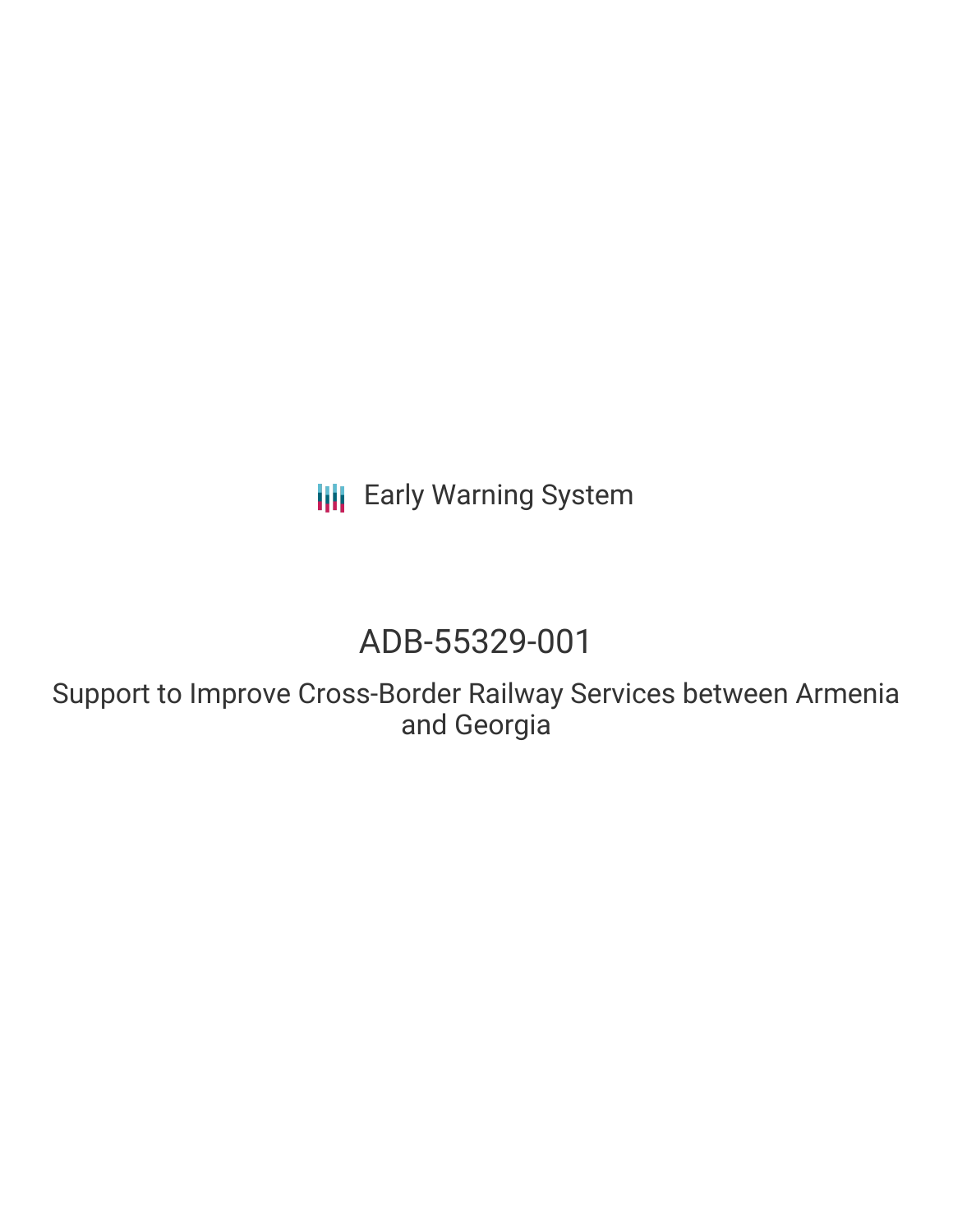

#### **Quick Facts**

| <b>Countries</b>               | Armenia, Georgia                                         |
|--------------------------------|----------------------------------------------------------|
| <b>Specific Location</b>       | Yerevan, Tbilisi                                         |
| <b>Financial Institutions</b>  | Asian Development Bank (ADB)                             |
| <b>Status</b>                  | Active                                                   |
| <b>Bank Risk Rating</b>        |                                                          |
| <b>Voting Date</b>             | 2021-12-08                                               |
| <b>Borrower</b>                | Ministry of Economy Georgia, Ministry of Economy Armenia |
| <b>Sectors</b>                 | <b>Technical Cooperation, Transport</b>                  |
| <b>Investment Type(s)</b>      | <b>Advisory Services</b>                                 |
| <b>Investment Amount (USD)</b> | $$0.23$ million                                          |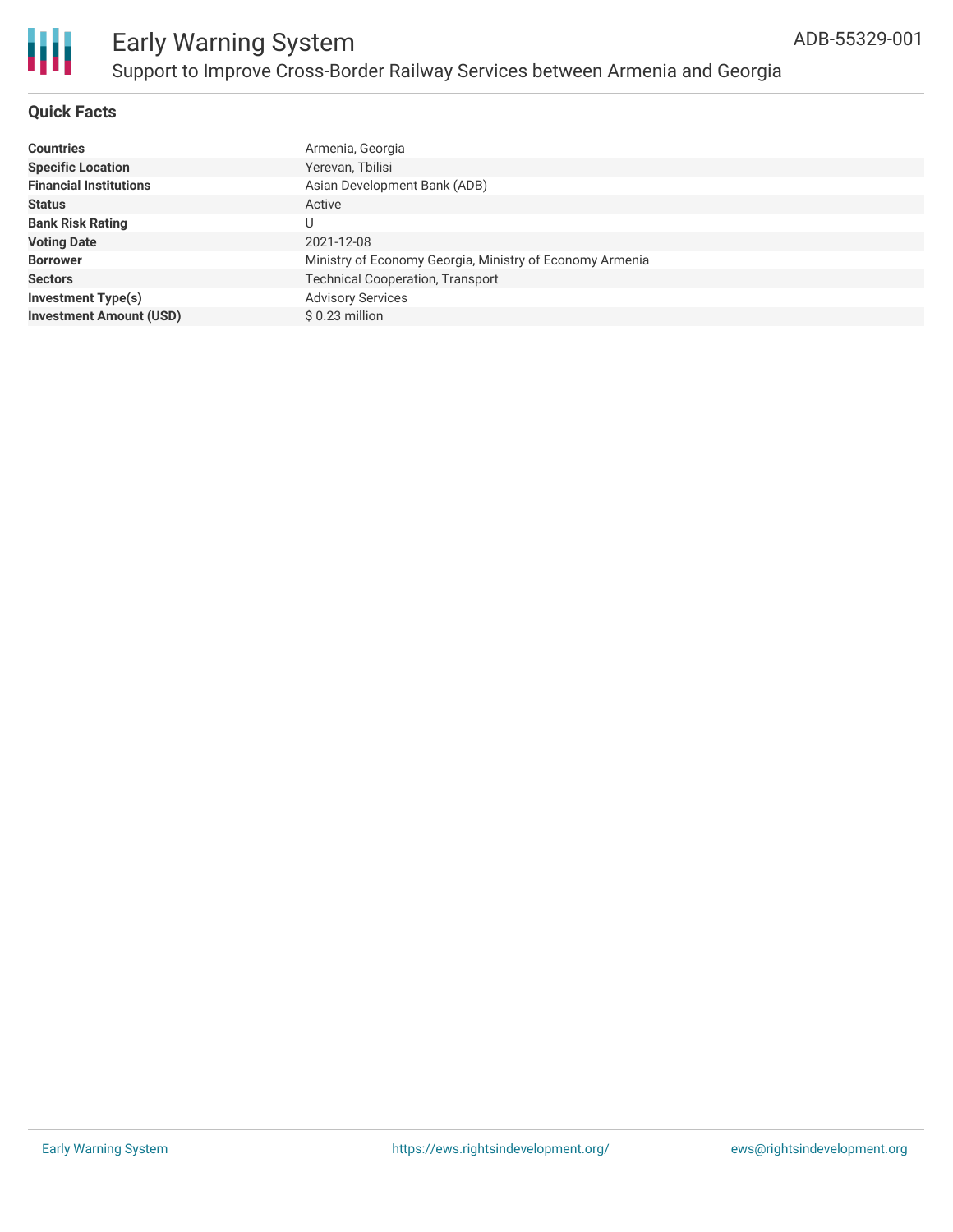



#### **Project Description**

According to the Bank's website, the project provides technical assistance to assess the economic potential of the Tbilisi-Yerevan rail corridor and identify viable investment interventions. It will conduct analyses on (i) rail freight and passenger demand assessment, including competition from other modes of transportation; (ii) pricing of current freight and passenger services; (iii) infrastructure investment needs to enable competitive rail services; (iv) required rolling stock investment; (v) connectivity options and obstacles on the Armenian and Georgian railway networks; and (vi) required organizational capacity building, in particular in terms of business development and marketing.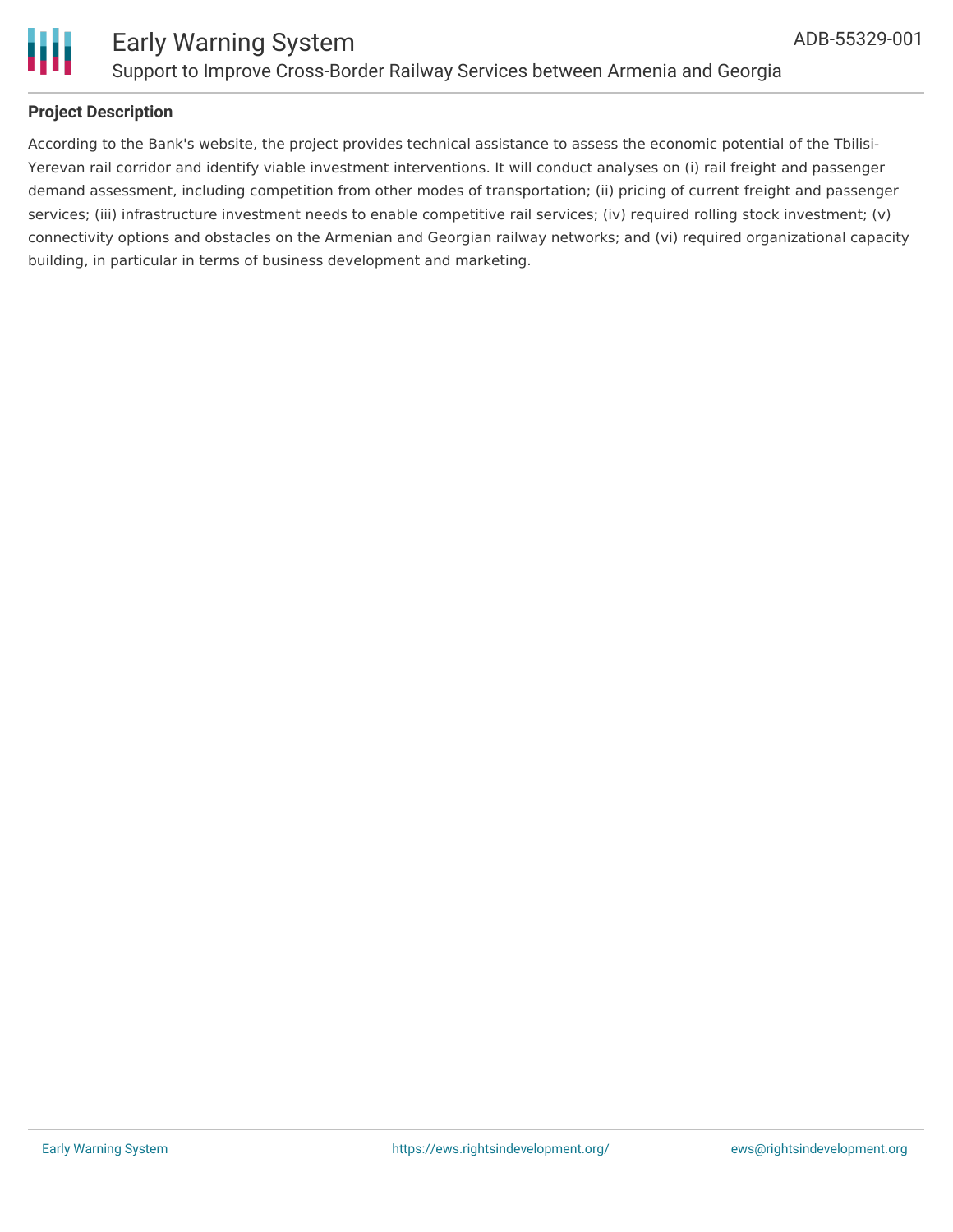

### Early Warning System Support to Improve Cross-Border Railway Services between Armenia and Georgia

#### **Investment Description**

Asian Development Bank (ADB)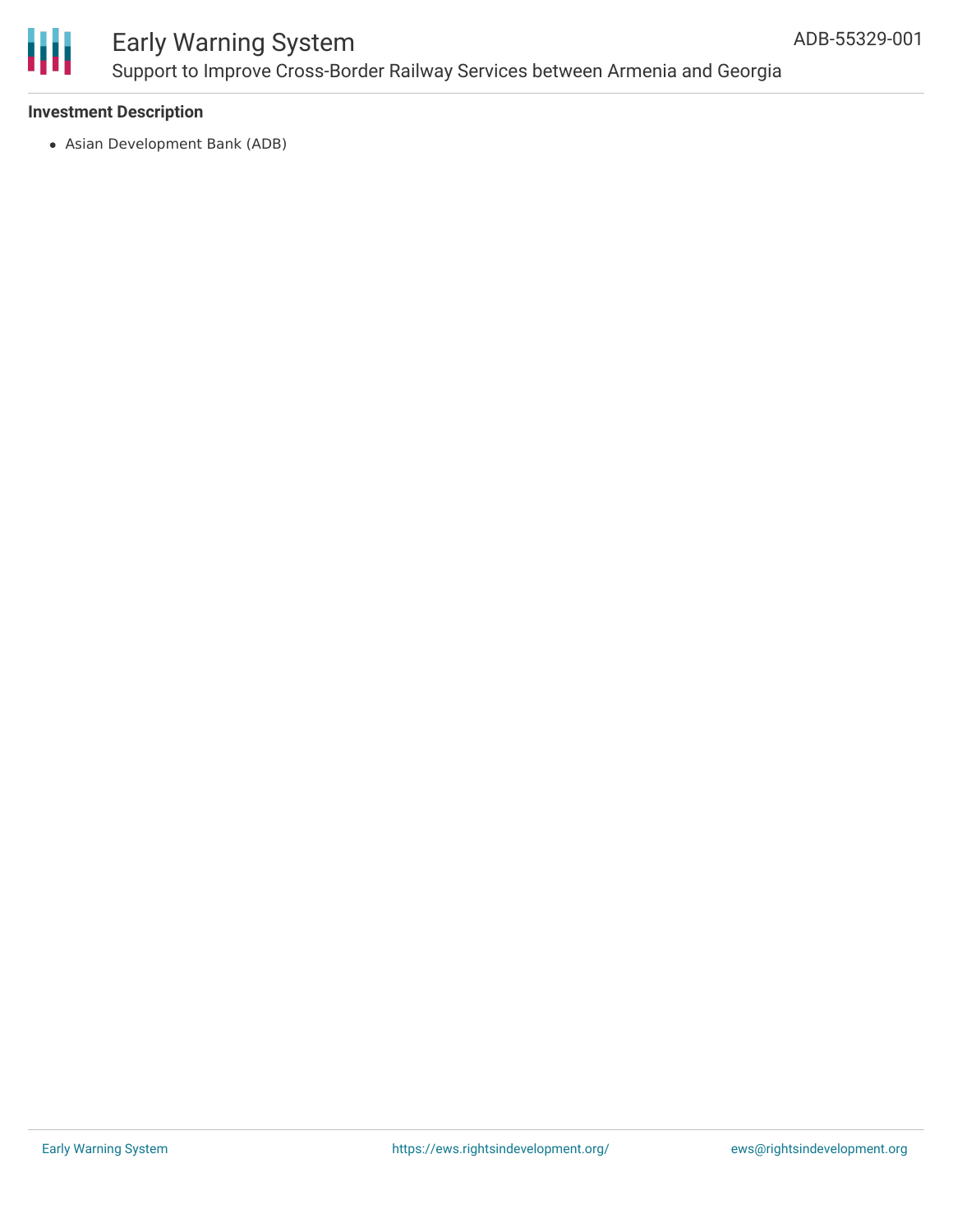

#### **Contact Information**

PROJECT CONTACT INFORMATION

Ministry of Economy 5 M. Mkrtchyan Street, Yerevan 0010, Republic of Armenia

Ministry of Economy and Sustainable Development of Georgia 2 Sanapiro Str., Tbilisi, 0105

#### ACCESS TO INFORMATION

You can submit an information request for project information at: https://www.adb.org/forms/request-information-form

ADB has a two-stage appeals process for requesters who believe that ADB has denied their request for information in violation of its Access to Information Policy. You can learn more about filing an appeal at: https://www.adb.org/site/disclosure/appeals

#### ACCOUNTABILITY MECHANISM OF ADB

The Accountability Mechanism is an independent complaint mechanism and fact-finding body for people who believe they are likely to be, or have been, adversely affected by an Asian Development Bank-financed project. If you submit a complaint to the Accountability Mechanism, they may investigate to assess whether the Asian Development Bank is following its own policies and procedures for preventing harm to people or the environment. You can learn more about the Accountability Mechanism and how to file a complaint at: http://www.adb.org/site/accountability-mechanism/main.